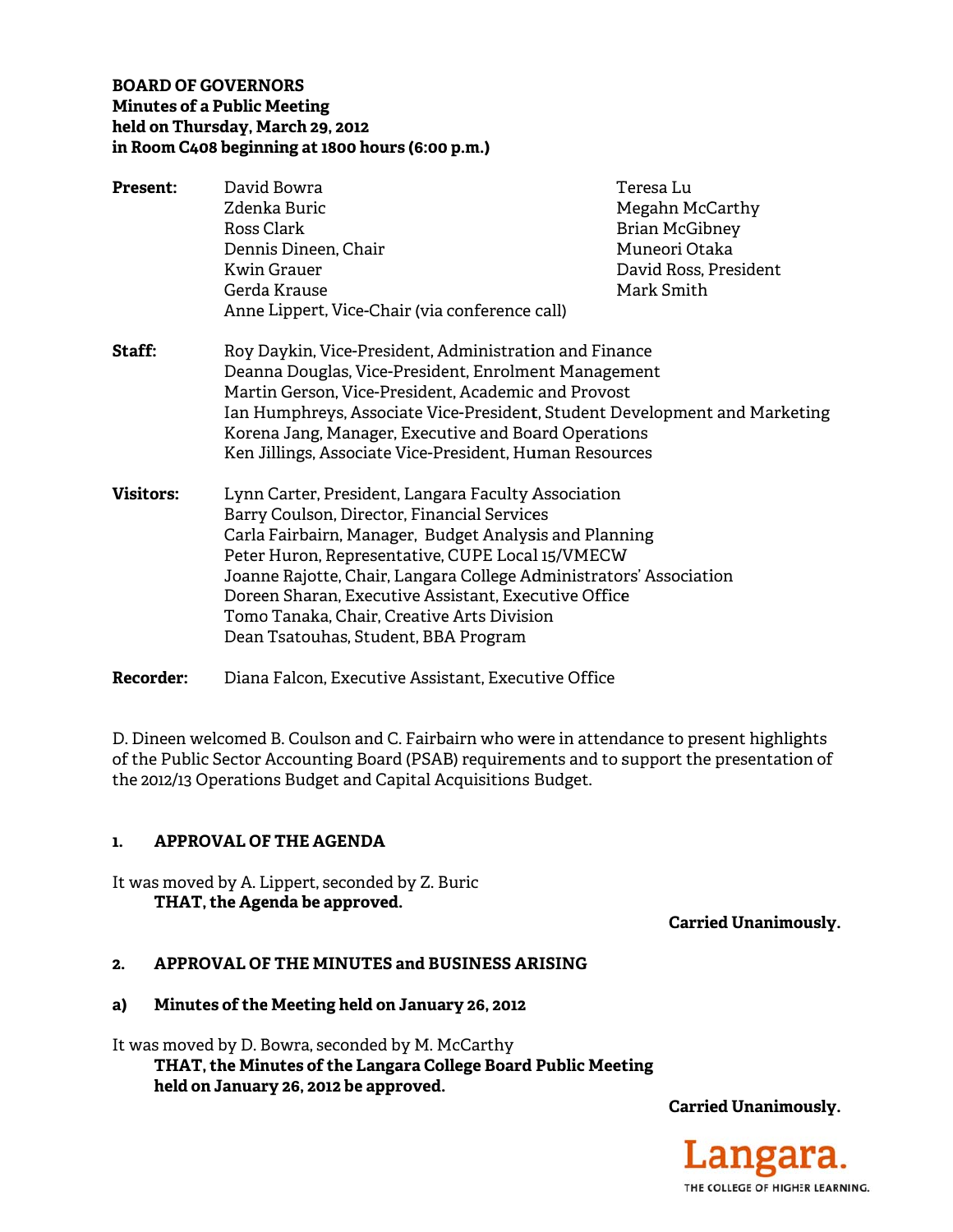#### **3. CHAIR'S REPORT**

#### **a) Community Connections**

D. Dineen reviewed the activities as noted in the Community Connections memo attached to the agenda.

D. Dineen announced that a gift of \$1.3M was bequeathed to the College in the estate of two prominent Vancouverites, playwright and screenwriter Michael Mercer and his journalist wife Jeani Read, to establish an endowment that will provide annual scholarships to benefit Journalism students. The gift is the single largest donation in the history of the institution.

# **b) World Congress/ACCC Annual Conference – May 26-29, 2012**

D. Dineen noted that a number of board members have expressed an interest in attending this conference and a decision to identify attendees will be made next week.

# **4. PRESIDENT'S REPORT**

D. Ross referenced his memo dated March 22, 2012, attached to the agenda which highlighted College events that occurred in February and March 2012.

D. Ross provided information on the following:

- applications for the summer term are strong and the fall term shows an increase from the previous year;
- eleven applications were received for 2012 Innovation funding and the six successful proposals were highlighted;
- Langara was recognized by the 2012 Rebrand Global 100 Awards as one of the top 100 rebrands from amongst 28 countries and 34 industries worldwide;
- Chartwells has committed to further build their endowment to \$500,000 by 2020;
- public art is displayed at the Canada Line Station at Cambie and  $49^{th}$  Avenue;
- public art installation on campus by Samuel Roy-Bois' titled "Nothing Blank Forever" which houses every component of a road movie;
- delegation from Kunming, China visited the Early Childhood Education program and included a great exchange of ideas;
- Doug Soo, Dean of Continuing Studies announced his retirement effective June 1, 2012;
- Ministry highlights: Ministry reorganization includes new Assistant Deputy Minister's to support a strategy shift to regions of the province; ongoing support to International Education in response to the Ministry's goal to increase the number of international students;
- Provincial highlights: flat funding for this year; cuts to post-secondary education in 2013/14 of \$20M and in 2014/15 of \$30M; and,
- Federal highlights: approval has been received from the Tri-Council Group related to research involving human subjects and Langara will go forward with initiatives; the 2012 Federal budget includes support to First Nations K-12 system and a 15% increase to the Youth Employment Strategy (YES).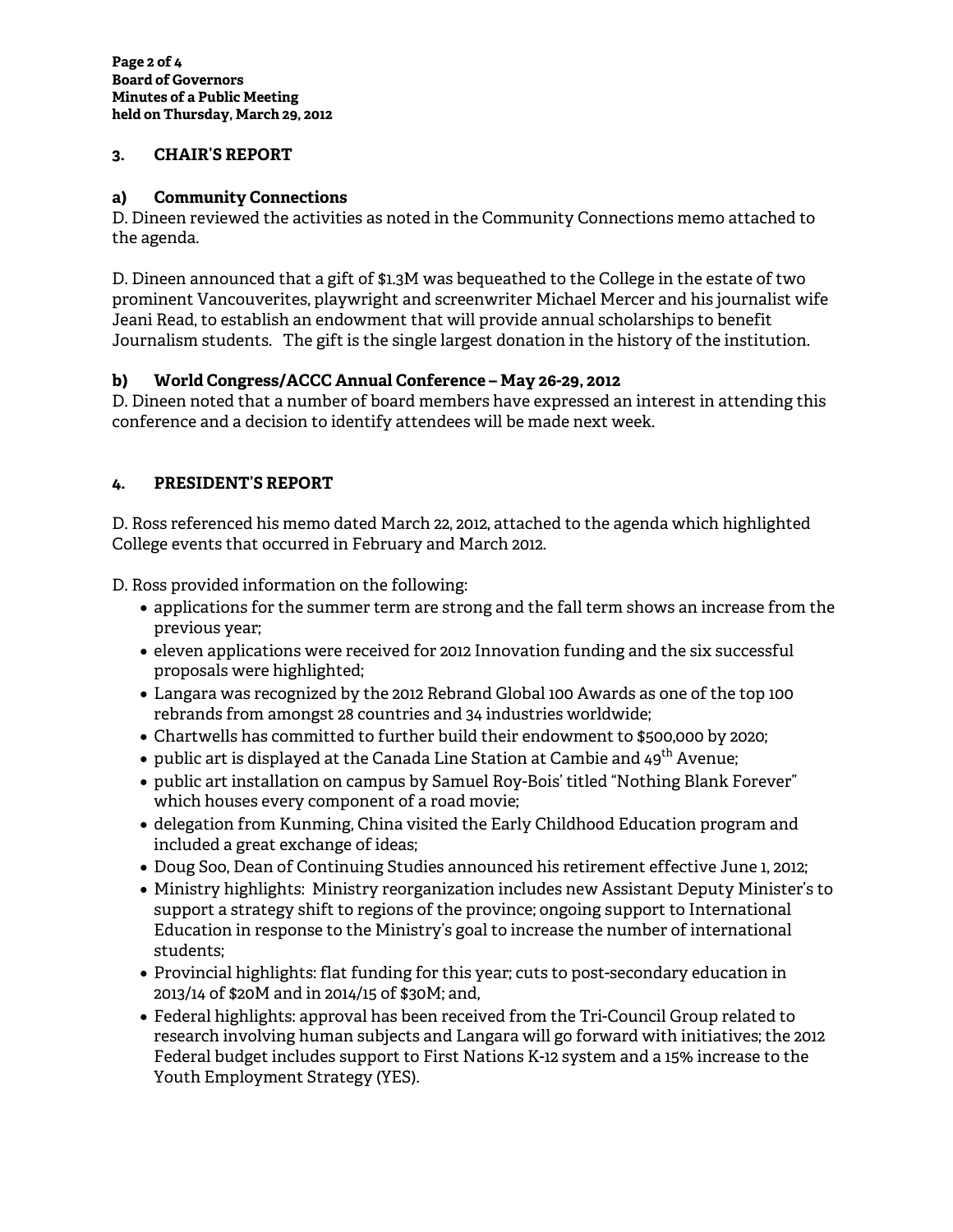## **5. FOR APPROVAL**

## **a) Small Business Internship Program (SBIP)**

R. Daykin referenced his memo dated March 21, 2012 attached to the agenda noting that the Small Business Internship Program was established by Industry Canada in 2009 and is promoted through the federal Youth Employment Strategy (YES). He noted that this is the third year Langara has been selected as the delivery agency for the greater Vancouver area.

## It was moved by A. Lippert, seconded by B. McGibney

**THAT, the 2012-2013 Small Business Internship Program Contribution Agreement between Her Majesty the Queen in Right of Canada as represented by the Minister of Industry, and Langara College, in the amount of \$100,000, be approved.** 

#### **Carried Unanimously.**

## **b) 2012/13 Operations Budget and Capital Acquisitions Budget**

D. Ross referenced the financial management of Langara which has been very responsible and has placed the college in a financially strong position. It was noted that the proposed 2012/2013 Operations Budget and Capital Acquisitions Budget will allow Langara to move forward, providing the opportunity to meet community and government commitments while at the same time not overcommitting the institution.

B. Coulson made a presentation titled "Transition to PSAB Accounting Requirements" highlighting: the standards for financial and other performance information reported by the public sector; the transition that will take place; and, the timeline for the changes. He highlighted a sample of the Financial Statements that will be used during this transition (a copy is attached to these minutes) and the anomalies and differences that are being addressed.

R. Daykin provided background to the 2012/2013 Operations Budget and Capital Acquisitions Budget and described key items of influence. It was noted that we are not anticipating any changes to provincial funding as were identified in 2011/12 budget letter.

Discussion ensued and Board Member's questions were addressed.

## It was moved by K. Grauer, seconded by T. Lu **THAT, the Operations Budget and Capital Acquisitions Budget for 2012/13, be approved.**

# **Carried Unanimously.**

# **6. FOR INFORMATION**

Nil.

# **7. EDUCATION COUNCIL REPORTS**

# **a) Report of the Meeting held on January 24, 2012**

G. Krause highlighted the summary report of the Education Council meeting held on January 24, 2012 attached to the agenda and noted a number of new courses and program